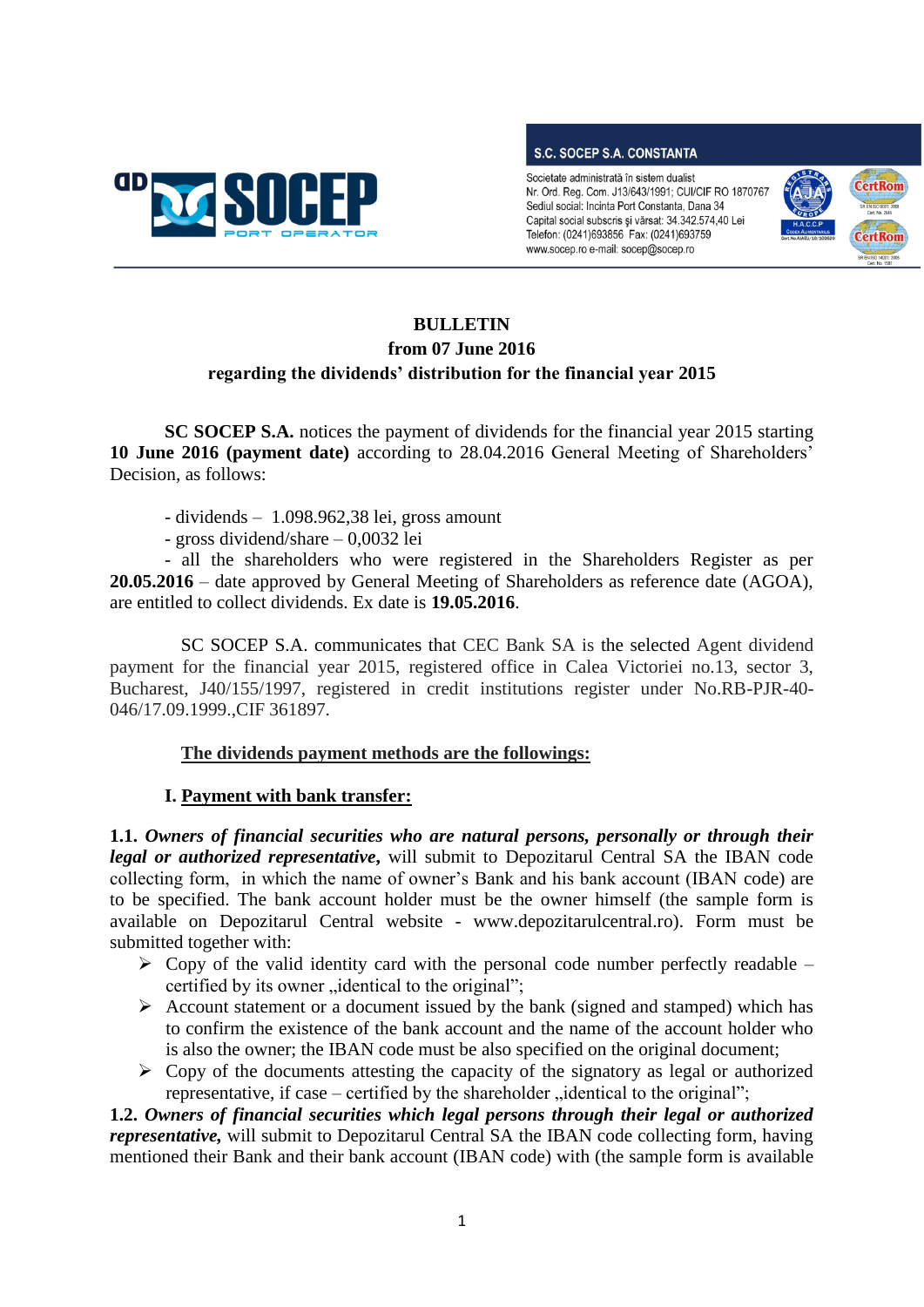on Depozitarul Central website www.depozitarulcentral.ro). Form must be submitted together with:

- $\triangleright$  Copy of Registration Certificate confirmed by the holder as being , identical to the original";
- $\triangleright$  Copy of the document attesting the capacity of the legal representative of the company (certificate issued by the Trade Register/equivalent entity – for the foreign legal entities) – confirmed by the holder as being  $\ddot{\text{u}}$  identical to the original";
- $\triangleright$  Copy of the documents attesting the capacity of the signatory as authorized representative, if case – confirmed by the holder as being  $\ldots$  identical to the original";
- $\triangleright$  Account statement or a document issued by the bank (signed and stamped) which has to confirm the existence of the bank account and the name of the account holder – the legal person; the IBAN code must be also specified on the original document;

If the submitted documents are written in a foreign language, they will include legalized translation there of into Romanian. If they are issued by a foreign authority, documents must be apostilled or supra-legalized.

The fee for dividends distribution to the shareholders with bank transfer is 1 leu without VAT + fare payment agent.

Requests for receiving the dividends transferred into a bank account will be sent to Depozitarul Central SA – mail address Bucureşti, str.Carol 1 34 - 36, sector 2, or by fax: 021.408.58.14.

Depozitarul Central SA will verify the documentation and if the documentation is not complete demand its completion.

## **II. Cash payment at the counters payment agent – CEC BANK SA:**

#### **Cash payment at the counters payment agent, CEC BANK SA, instructions:**

Any payment made at the counter will be confirmed by the signature of the person who actually raise monies, on the respective payment receipt related.

**For shareholders, resident physical persons, unrepresented by a Participant**, coming to the counter in person, the dividends' payment will be made on the identity act with recorded personnel identification code (CNP). The shareholder, whose CNP recorded in the acts presented at counter, doesn't fit that recorded in Depozitarul central' records, will address to the latter one.

**For nonresident physical persons shareholders, unrepresented by a Participant**, coming in person to the counter, the dividens' payment will be made according to the passport, which series and number must comply with those in Depozitarul central' record.

**For physical persons shareholders, unrepresented by a Participant, younger than 14 years old,** the dividends' payment will be made by the minor' tutor or parent, according to the following documents: the shareholder's birth certificate with recorded personnel identification code (CNP), an authorized photocopy for conformity with the original, the legal act, establishing the tutorship, if the tutor is not one of parents, a certified photocopy for conformity with the original and the tutor/parent' identity act, a certified photocopy for conformity with the original of the tutor/parent.

**For physical persons shareholders, unrepresented by a Participant, having established curatorship,** the dividends' payment will be made by that person' trustee, according to the following documents: the shareholder's identity act with recorded personnel identification code (CNP), an authorized photocopy for conformity with the original, the legal